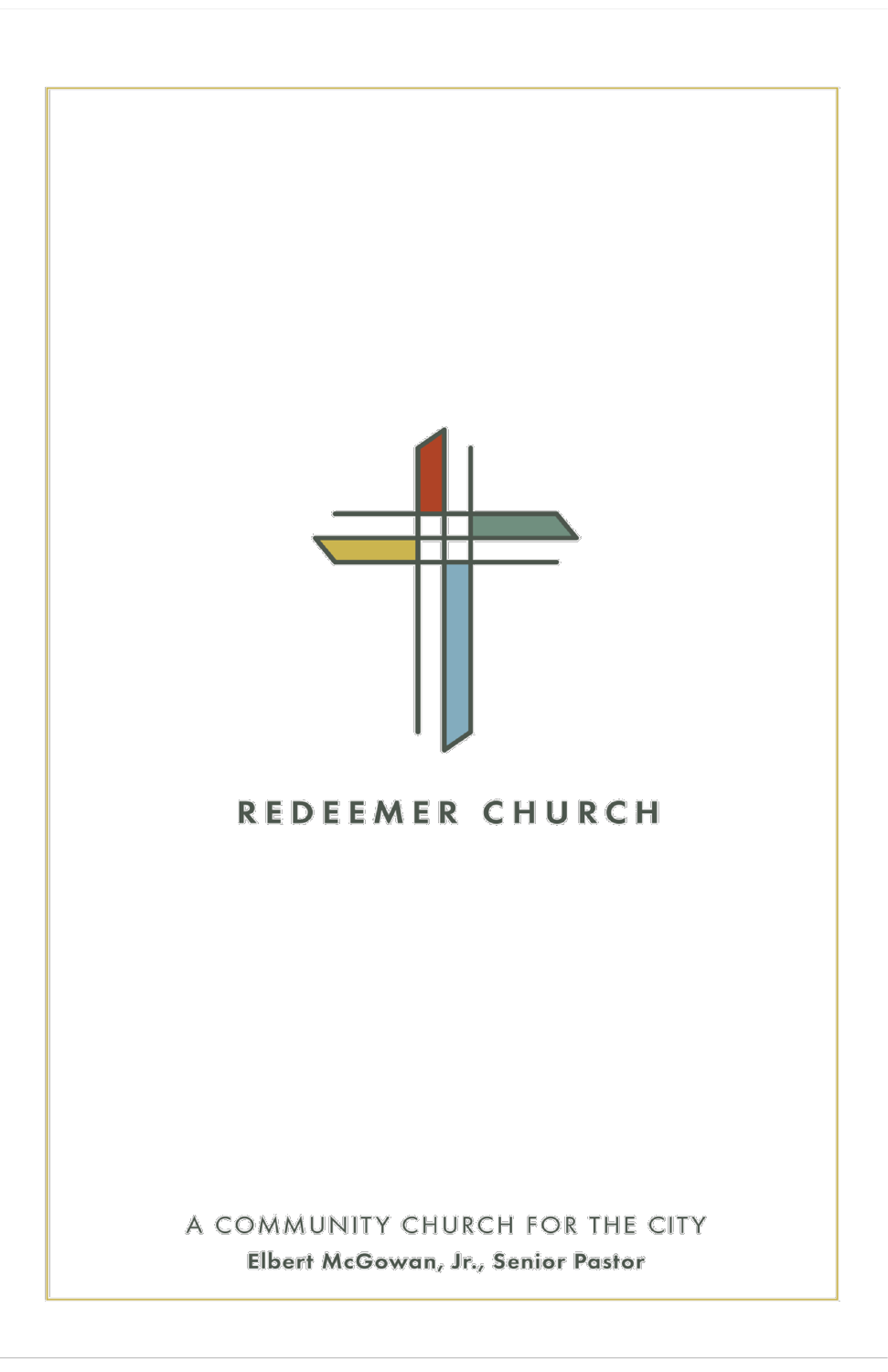# ORDER OF SERVICE

Rev. Brian Gault | June 19, 2022

"The Lord Reigns in Righteousness"

 $-$  Psalm 97

#### **Welcome and Announcements** Rev. Brian Gault

"And one of the elders said to me, 'Weep no more; behold, the Lion of the tribe of Judah, the Root of David, has conquered, so that he can open the scroll and its seven seals.' And between the throne and the four living creatures and among the elders I saw a Lamb standing, as though it had been slain, with seven horns and with seven eyes, which are the seven spirits of God sent out into all the earth. And he went and took the scroll from the right hand of him who was seated on the throne. And when he had taken the scroll, the four living creatures and the twenty-four elders fell down before the Lamb, each holding a harp, and golden bowls full of incense, which are the prayers of the saints. And they sang a new song, saying, 'Worthy are you to take the scroll and to open its seals, for you were slain, and by your blood you ransomed people for God from every tribe and language and people and nation, and you have made them a kingdom and priests to our God, and they shall reign on the earth.'

**Prayer of Invocation and Confession of Sin** *Mr. Wilson Jamison* **Mr. Wilson Jamison** 

"And he said to her, 'Your sins are forgiven.' And he said to the woman, 'Your faith has saved you; go in peace.' "

#### **\* Song of Preparation** "Every Praise"

**Chorus:** Every praise is to our God. Every word of worship with one accord. Every praise, every praise is to our God

Sing hallelujah to our God, Glory hallelujah is due our God. Every praise, every praise is to our God

God my Savior, God my Healer, God my Deliverer. Yes He is, yes He is, Yes He is, yes He is (Repeat)

#### **\* Song of Praise** "Is He Worthy?"

Assistant Pastor of Shepherding and Discipleship

**Mission Moment** Mr. Luke Bert, MNA-Église Évangélique Baptiste de Shawinigan-Sud

**\*Call to Worship** Revelation 5:5-10 Mr. Wilson Jamison, Intern

**Assurance of Pardon** Luke 7:48, 50 Mr. Wilson Jamison

Do you feel the world is broken? (We do) Do you feel the shadows deepen?(We do) But do you know that all the dark won't stop the light from getting through? (We do) Do you wish that you could see it all made new? (We do)

> Is all creation groaning? (It is) Is a new creation coming? (It is) Is the glory of the Lord to be the light within our midst? (It is) Is it good that we remind ourselves of this? (It is)

Is anyone worthy? Is anyone whole? Is anyone able to break the seal and open the scroll? The Lion of Judah, who conquered the grave. He is David's root and the Lamb who died to ransom the slave

Is He worthy? Is He worthy? Of all blessing and honor and glory. Is He worthy of this? (He is)

Does the Father truly love us? (He does) Does the Spirit move among us? (He does) And does Jesus, our Messiah hold forever those He loves?(He does) Does our God intend to dwell again with us? (He does)

**Prelude** Musicians **Musicians Musicians Musicians**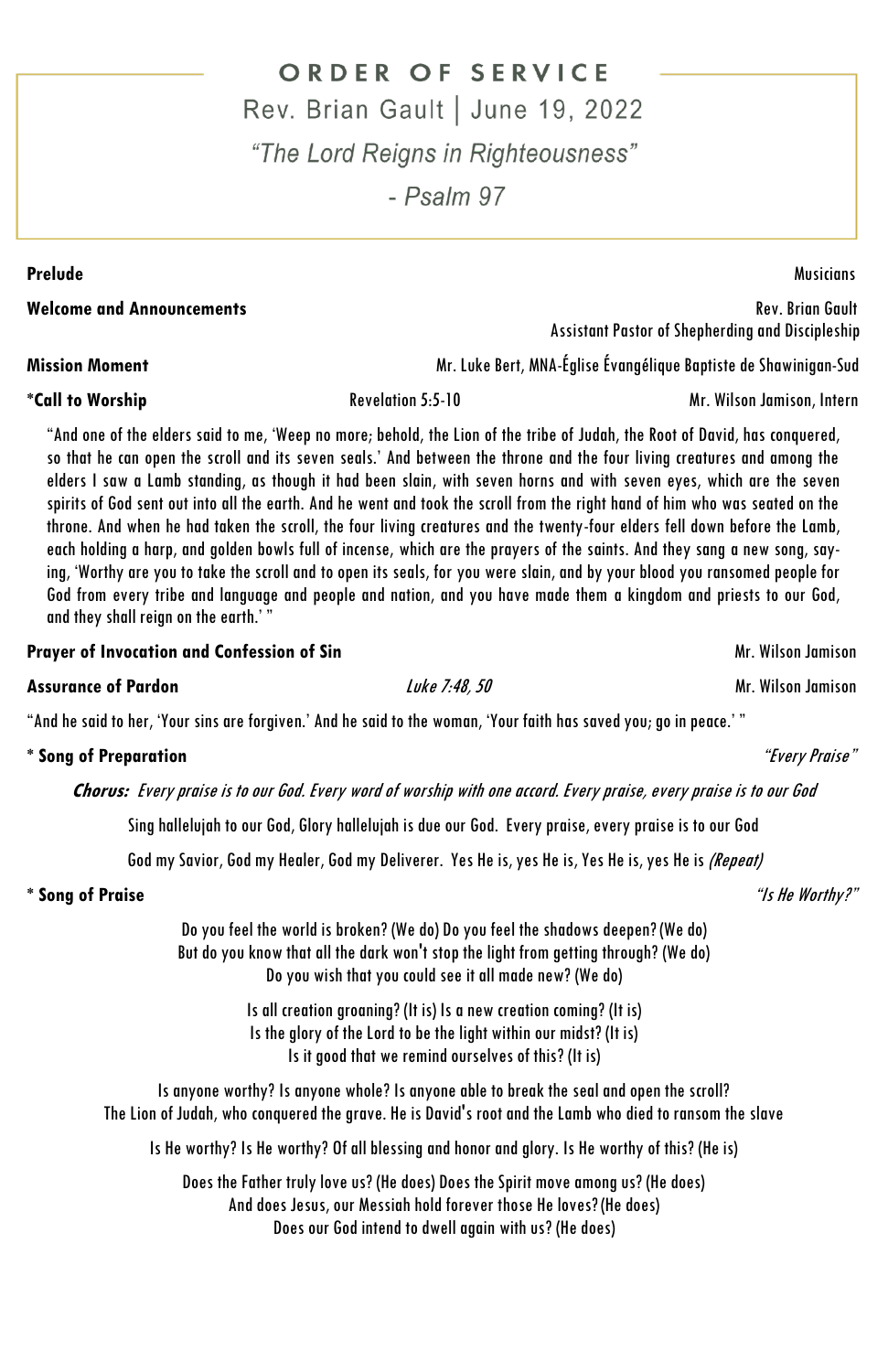| The Lion of Judah who conquered the grave. He is David's root and the Lamb who died to ransom the slave.<br>From every people and tribe Every nation and tongue. He has made us a kingdom and priests to God To reign with the Son | Is anyone worthy? Is anyone whole? Is anyone able to break the seal and open the scroll?                                                                                                                        |                                                        |
|------------------------------------------------------------------------------------------------------------------------------------------------------------------------------------------------------------------------------------|-----------------------------------------------------------------------------------------------------------------------------------------------------------------------------------------------------------------|--------------------------------------------------------|
| Is He worthy? Is He worthy? Of all blessing and honor and glory. Is He worthy? Is He worthy? Is He worthy of this?                                                                                                                 | He is! Is He worthy? Is He worthy? He is! He is!                                                                                                                                                                |                                                        |
| <b>Covenant Baptism (11:00am)</b>                                                                                                                                                                                                  |                                                                                                                                                                                                                 | <b>Rev. Brian Gault</b>                                |
|                                                                                                                                                                                                                                    | Payson Thomas Price, Covenant Child of Doug and Jenny Price<br>William Welby Price, Covenant Child of Doug and Jenny Price<br>Juniper Mijo Rowan, Covenant Child of Jacob and Megan Rowan                       |                                                        |
| <b>New Testament Scripture Reading</b>                                                                                                                                                                                             | Revelation 19:5-9, 11-16                                                                                                                                                                                        | Mr. Wilson Jamison                                     |
| <b>Pastoral Prayer</b>                                                                                                                                                                                                             |                                                                                                                                                                                                                 | Mr. Kelle Menogan, Ruling Elder                        |
| <b>Scripture Reading and Prayer of Illumination</b>                                                                                                                                                                                |                                                                                                                                                                                                                 | <b>Rev. Brian Gault</b>                                |
| <b>Sermon Text</b>                                                                                                                                                                                                                 |                                                                                                                                                                                                                 | Psalm 97                                               |
| Sermon Title                                                                                                                                                                                                                       |                                                                                                                                                                                                                 | "The Lord Reigns in Righteousness"                     |
| * Hymn of Faith                                                                                                                                                                                                                    |                                                                                                                                                                                                                 | "How Great Thou Art!"                                  |
|                                                                                                                                                                                                                                    | O Lord my God, when I in awesome wonder consider all the worlds Thy hands have made,<br>I see the stars, I hear the rolling Thunder, Thy pow'r thro'-out the universe displayed.                                |                                                        |
|                                                                                                                                                                                                                                    | Refrain: Then sings my soul, my Savior God, to Thee; How great Thou art, how great Thou art!<br>Then sings my soul, my Savior God, to Thee; How great Thou art, how great Thou art!                             |                                                        |
|                                                                                                                                                                                                                                    | When thro' the woods, and forest glades I wander and hear<br>the birds sing sweetly in the trees,<br>When I look down from lofty mountain grandeur,<br>And hear the brook and feel the gentle breeze. (Refrain) |                                                        |
|                                                                                                                                                                                                                                    | And when I think that God His Son not sparing, Sent Him to die, I scarce can take it in,<br>That on that cross, My burden gladly bearing,<br>He bled and died to take away my sin. (Refrain)                    |                                                        |
|                                                                                                                                                                                                                                    | When Christ shall come with shout of acclamation and take me home,<br>what joy shall fill my heart!<br>Then I shall bow in humble adoration,<br>And there proclaim, my God, how great Thou art! (Refrain)       |                                                        |
| * Worship in Giving and Benediction                                                                                                                                                                                                |                                                                                                                                                                                                                 | <b>Rev. Brian Gault</b>                                |
| Prayer Intercessor Team                                                                                                                                                                                                            |                                                                                                                                                                                                                 | Mr. Kelle Menogan/Mrs. Candace Robins (8:00 & 11:00am) |
| *Please Stand.<br>(Redeemer Church, PCA, CCLI #257987)                                                                                                                                                                             |                                                                                                                                                                                                                 |                                                        |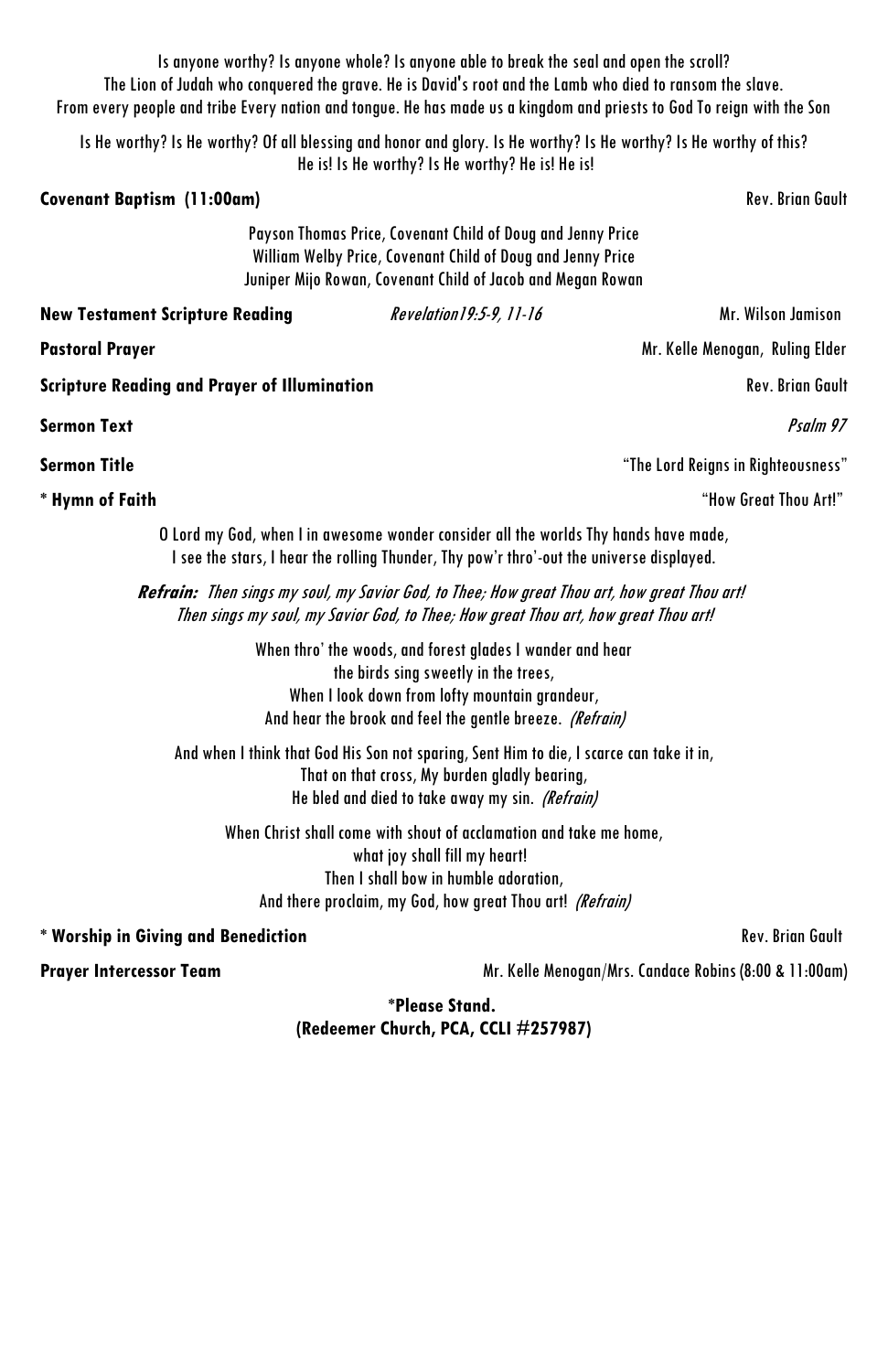- Talk about a time your world was reoriented through a significant paradigm shift.
- There are 5 Books in the Psalter (1-41, 42-72, 73-89, 90-106, and 107-150). Looking at the seams, Gerald Wilson argues for this frame:

Ps 2: Institution of the Davidic Covenant

Ps 72: Transmission of the Davidic Covenant

Ps 89: Apparent Failure of the Davidic Covenant

How do 'The LORD Reigns' Psalms (93, 96-99) in Book IV answer the apparent failure of the Davidic Covenant?

- How is 'The LORD Reigns' the foundational truth for all the different kinds of psalms (including Hymns, Psalms of Remembrance, Laments, Psalms of Confidence, Psalms of Thanksgiving, Royal Psalms, Wisdom Psalms, Penitential Psalms)?
- In vv.1-5, what stands out to you about the description of Yahweh's power in the theophany? How does the phrase in v.2 'righteousness and justice are the foundation of his throne' flesh out and explain Yahweh's Reign?
- In v.1 the call goes out to 'the earth' to 'rejoice,' and in v.4 'the earth sees and trembles.' In v.6, 'all people see his glory.' But then in vv. 7-12, there are two responses. Describe the nature of the two different people and the nature of their responses.
- Describe a season in your life where it did not appear that Yahweh was reigning. How does understanding Jesus' kingdom and earth and his reign give you hope to endure? What does Jesus' kingdom mean for your character and your future?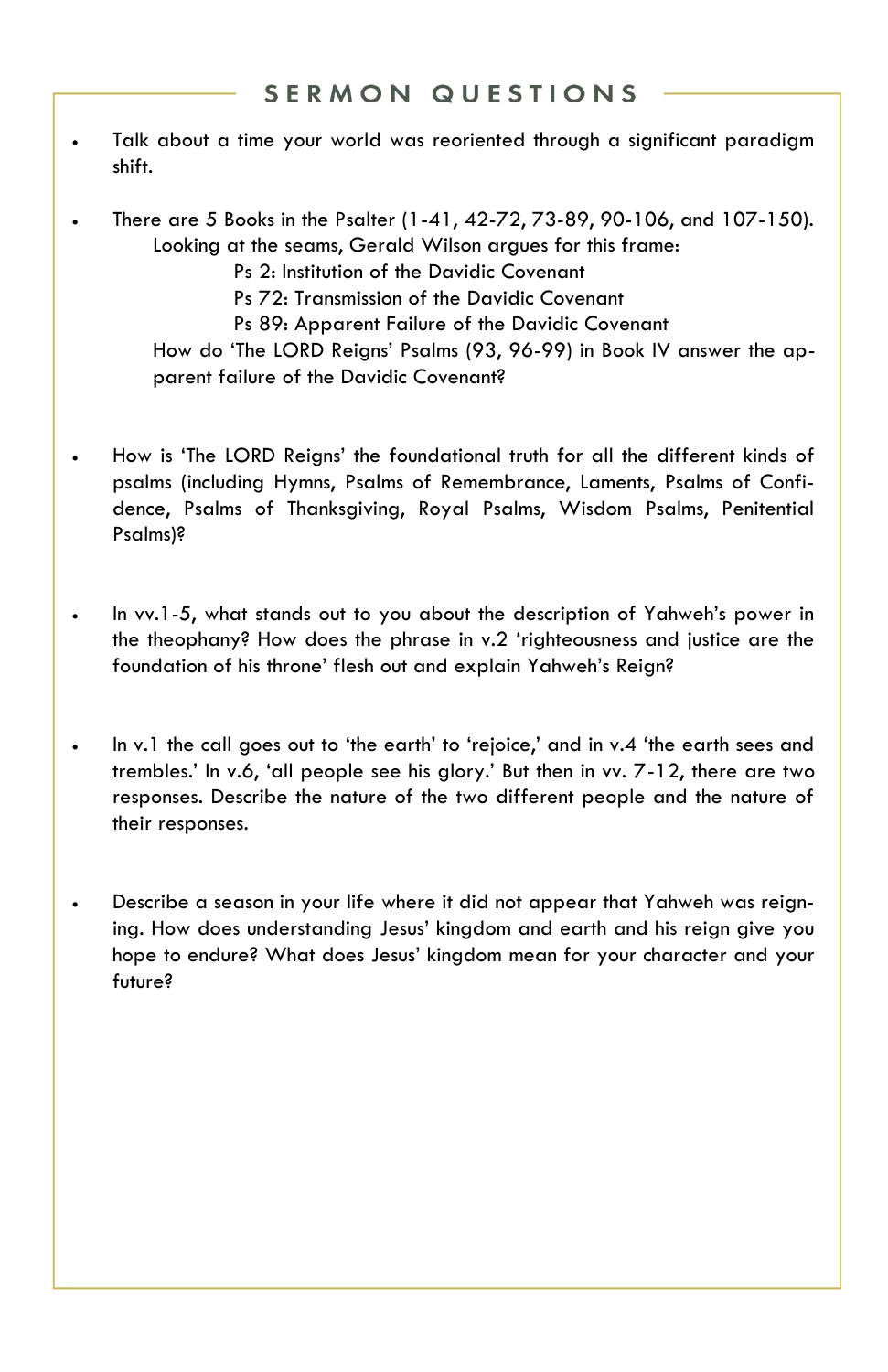# **The Sacrament of Covenant (Infant) Baptism**

As we read through the Word of God, it becomes clear that God's sovereign grace is embraced in the "covenant" framework of Scripture. By grace alone, God has *covenanted* with His people that He will have them to/for Himself from every nation, tribe, people, and language (*Rev. 7*). It is a covenant generally that embraces family solidarity (see *Act 2:39; Act 16:31; Genesis 17:7*). As noted elsewhere, *"every person identified in the Bible as having a household present at his or her conversion also had the household baptized."*

Because of God's covenant, all history marches forward to the time when God's covenant people will live in the New Jerusalem in a renewed world order enjoying fully their relationship with God: *"they will be His people, and God Himself will be their God"* (*see Rev. 21:3*).

Even today, Christ continues as *"the Mediator of the new covenant"* (*Heb. 8*), the one Mediator between God and man (*1 Tim. 2*). Salvation is covenant salvation: regeneration, justification, adoption, sanctification are covenant mercies. Baptism and the Lord's Supper, corresponding to/replacing the old covenant rites of circumcision and Passover, are covenant ordinances. God's law is covenant law, and keeping it is the truest expression of gratitude for covenant grace and loyalty to our covenant God. An understanding of this covenant of grace guides us through, and helps us appreciate, all the wonders of God's redeeming love.

Christians in our theological tradition believe that children of believers, infant chilelegion in admentionere mail amarem et a<br>Id he included as members of the visible a Lily Henry the church. Why? Because we believe, based upon the Bible, that infant children of believers have the status of covenant children and therefore should be baptized, just as Jewish male infants previously had been circumcised. Again, why? Because, if infants are deemed members of the visible covenant community with dren, are and should be included as members of the visible covenant community, their believing parents, it is fitting to give them the sign of covenant status and of their place in the covenant community.

Is there something magic about the water? No. Do baptized infants have no obligation to make a public profession of personal faith in Jesus Christ? Certainly, they do. When we celebrate the sacrament of covenant baptism, we publicly recognize a covenant child through the covenant sign of baptism as a child of at least one believing parent (*1 Cor. 7:14*), thus as a member of the visible church. At the same time, we are careful also to affirm that neither baptism nor being the child of believing parents will suffice to make that child a true believer. At some point, each baptized infant/child must personally turn from their sins and express their own faith in the Lord Jesus Christ.

The outward and visible sign in baptism is water. As water is poured down on the head of a child, we are reminded of the cleansing blood of the Lord Jesus Christ that delivers us from the penalty of sin (*1 John 1:7*) as well as the sanctifying virtue of the Holy Spirit delivering us from the power of sin (*Romans 8:2*).

<sup>1</sup>Taken from notes in the Reformation Study Bible

<sup>2</sup> Paper on covenant baptism by Dr. Bryan Chappell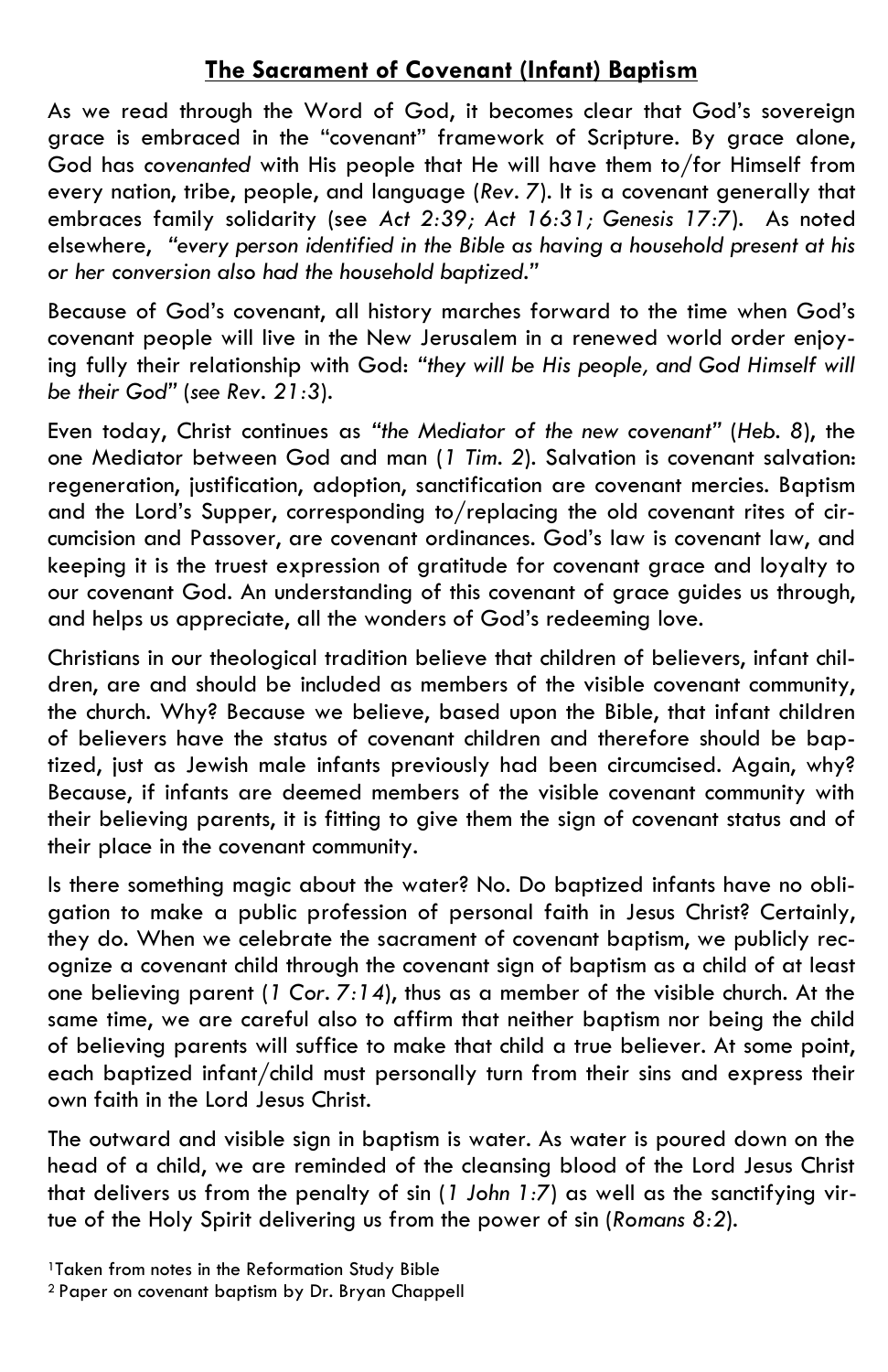

# **Redeemer Officer Update**

Otis Pickett has accepted a position as University Historian at Clemson University, and Julie will be serving in the Provost office. Otis and Julie met at Clemson. They move back to South Carolina on June 22.

Otis has served as a Ruling Elder, taught many adult Sunday Schools, and served on various committees. Using his flexible academic schedule at Mississippi College, he represented Redeemer faithfully at Presbytery and General Assembly and

served on various denominational committees such as the PMV Committee on Women's Roles and the GA Standing Committee for Covenant Seminary. Together, Otis and Julie have served as Growth Group leaders and on the RED leadership team, and they have taught us how to build community, show others Jesus, and grieve well in the midst of loss.

Thank you for your service at Redeemer. We love y'all, and you will be greatly missed!



# **Interim Youth Director**

The Youth Director Search Committee is excited to announce that Wilson Jamison – one of our pastoral interns – will serve as an interim youth director for Redeemer this 22'-23' school year. As part of his internship, Wilson has worked alongside Wright Busching in our youth ministry. He knows and loves the youth of our church, and is thrilled to take on more time/responsibility as Wright and Elizabeth answer the Lord's call to church plant in Tampa, FL. He and his wife Lindsey reside in Clinton, where he is pursuing his M.Div at RTS.



#### **Officer to Sabbatical**

Deacon Tamarco White, having faithfully served us for 8 consecutive years, has been approved to take a year-long Sabbatical from active duty in his office. Thank you for your service and may this season of rest replenish your soul.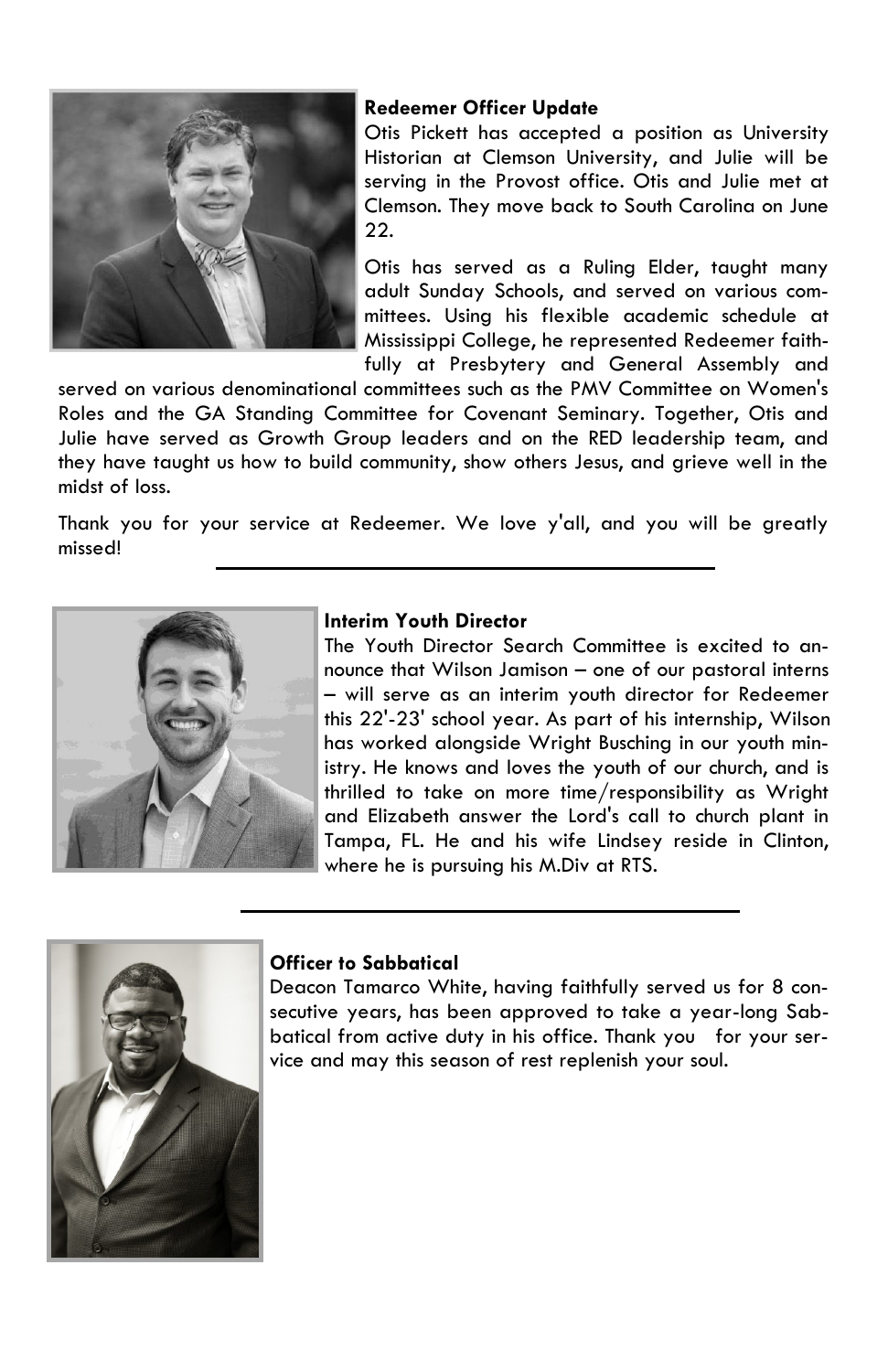# **ANNOUNCEMENTS**

 *redeemerjackson.com/this-Sunday* 

### **Let Us Know You Were Here!**

Please aim your smart phone camera at the QR code and fill out the short attendance form. This helps us keep track of Members and Visitors alike, and also includes links to announcements, online giving, and prayer requests.

# **\*\*\*PRAYER REQUESTS/UPDATES\*\*\***

• *Lydia Abraham: Mito Disease, Stage 4 Liver Cirrhosis, pain management and wisdom for doctors in her treatment. For updates on Lydia, please see QR CODE.*

# **\*\*\*CALLS TO ACTION\*\*\***

# **Compassion & Conviction Book Discussions, July 12 - Aug 30**

For 8 Tuesdays this summer, we will discuss Compassion & Conviction, a book about Christian engagement in the public square. The discussion is designed to help us, as an intentionally multiethnic church, move towards those who are different than us with both compassion and conviction.

There will be two groups—one during the lunch hour (12-1pm) and one in the evenings (7-8pm)—and each will be capped at 30 seats. We're asking those who sign up to commit to at least 5 of the 8 weeks and to read each chapter before the discussion. See QR CODE for more information and to sign up. Join us!

# **Parenting Seminar: Four Core Questions All Kids are Asking, July 27**

Join us July 27 from 6:00pm-8:30pm in the Fellowship Hall, as Dr. John Cox answers common parenting questions with research, compelling anecdotal evidence, humor, and biblical wisdom. We hope to see you there! See QR CODE for more info & to sign up today!

# **Redeemer Engaging Disabilities Needs Volunteers for Respite Night, July 30**

The Central MS Down Syndrome Society would like to host a dinner for parents, and they are asking Redeemer to provide childcare respite while they are at dinner. Volunteers are needed at 5:30pm and will help buddy and assist in games, crafts, and music with the kids from 6-8:30pm. This will be a sweet outreach opportunity for all ages, including families to participate. See QR CODE for more information and to sign up!

# **Church Office Closed, June 20**

# **\*\*\*NEWS TO NOTE\*\*\***

The Church Office will be closed Monday, June 20 in observance of Juneteenth.

# **Redeemer Young Adults Lunch, June 26**

Join Redeemer Young Adults for lunch after the 11:00am service on June 26 at 1:00pm at C.L. & Kirsten Pearce's home. All are welcome! Bring drinks and desserts to share, and a friend! If you are interested in coming to lunch, please contact Wilson Jamison at 205.540.0369.

# **SUNDAY SCHOOL CORNER**

Summer Sunday School runs June 5 to Aug 29 Summer Sunday School at Redeemer 9:45am-10:35am